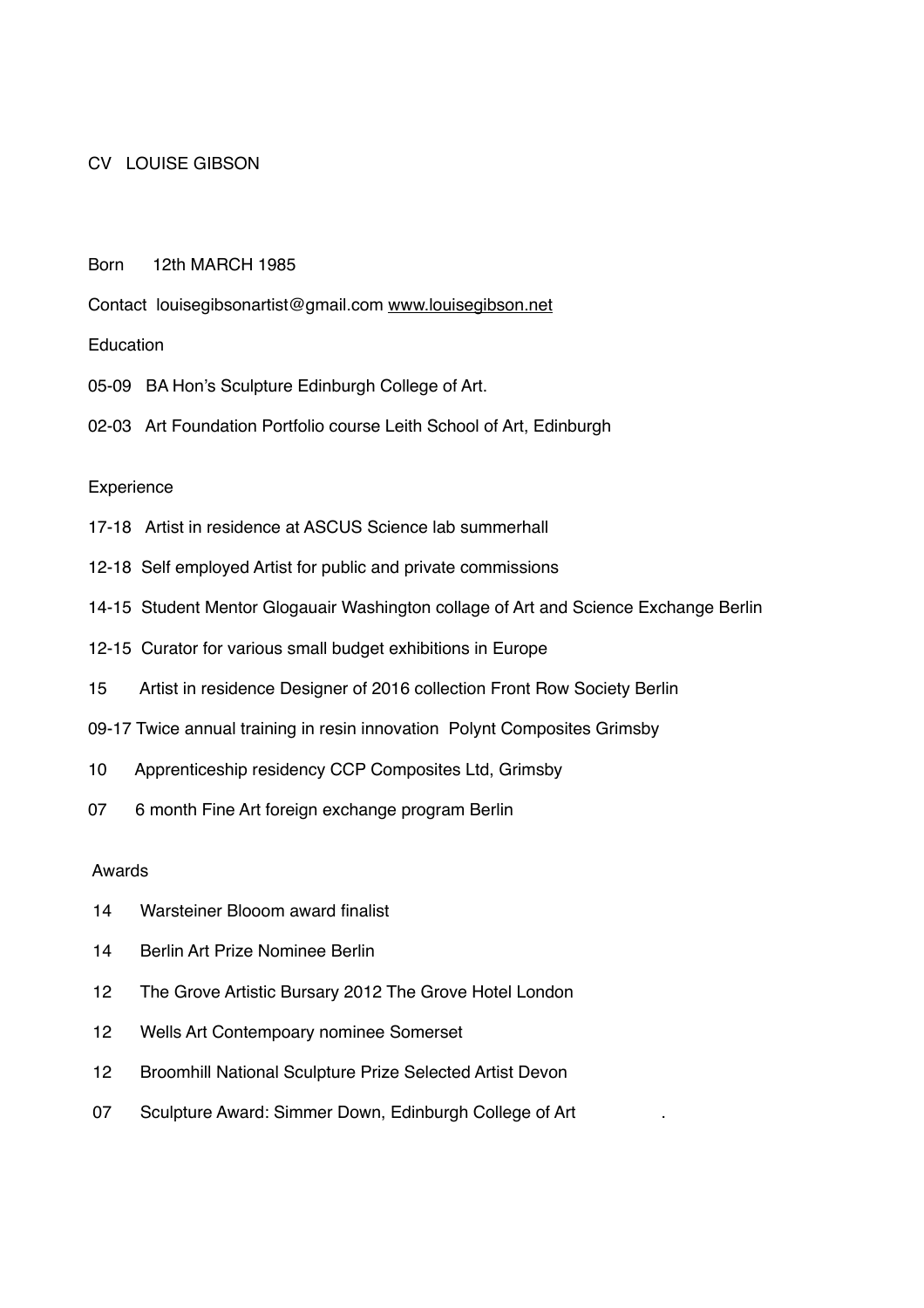### Group Exhibitons/fairs selected

- 19 Next Top Model Govan project spaces Glasgow
- 18 physarum borax Platform Southwark London
- 18 Transmuted worlds Glasgow International Glasgow
- 17 Inner Other Gossinger Fog London
- 16 i sky you Magicbeans.gallery Berlin
- 16 JustMad 7 Madrid
- 15 Strategic acts of seeing and knowing and not Hilberaum Berlin
- 15 The Fall of The Rebel Angels 56th Venice Biennale venice
- 15 ART FAIR cologne Die Kunstagentin Cologne
- 15 Zurich International Art Fair Zurich
- 14 Warsteiner Blooom Award 2014 ART FAIR Cologne
- 14 Berlin Art Week POP UP 71 potsdamer strasse Berlin
- 14 BIG THINGS Edinburgh Art Festival Summerhall Edinburgh
- 14 Berlin Art Prize Kuhlhaus Berlin
- 13 Philadelphia sculpture Gym Philadelphia USA
- 12 Hamburg Messe Art Fair selected Artist Hamberg
- 12 Wells Art Contemporary selected Artist Wells Somerset
- 12 Expressions of Movement The Grove London
- 11 KIAF/11 Korea international Art Fair, Korea
- 11 Shine Artists Summer Show 2011, Albemarle Gallery London
- 11 Broomhill National Sculpture Prize,Devon England
- 11 Scottish Society of Artists, Royal Scottish Academy Edinburgh